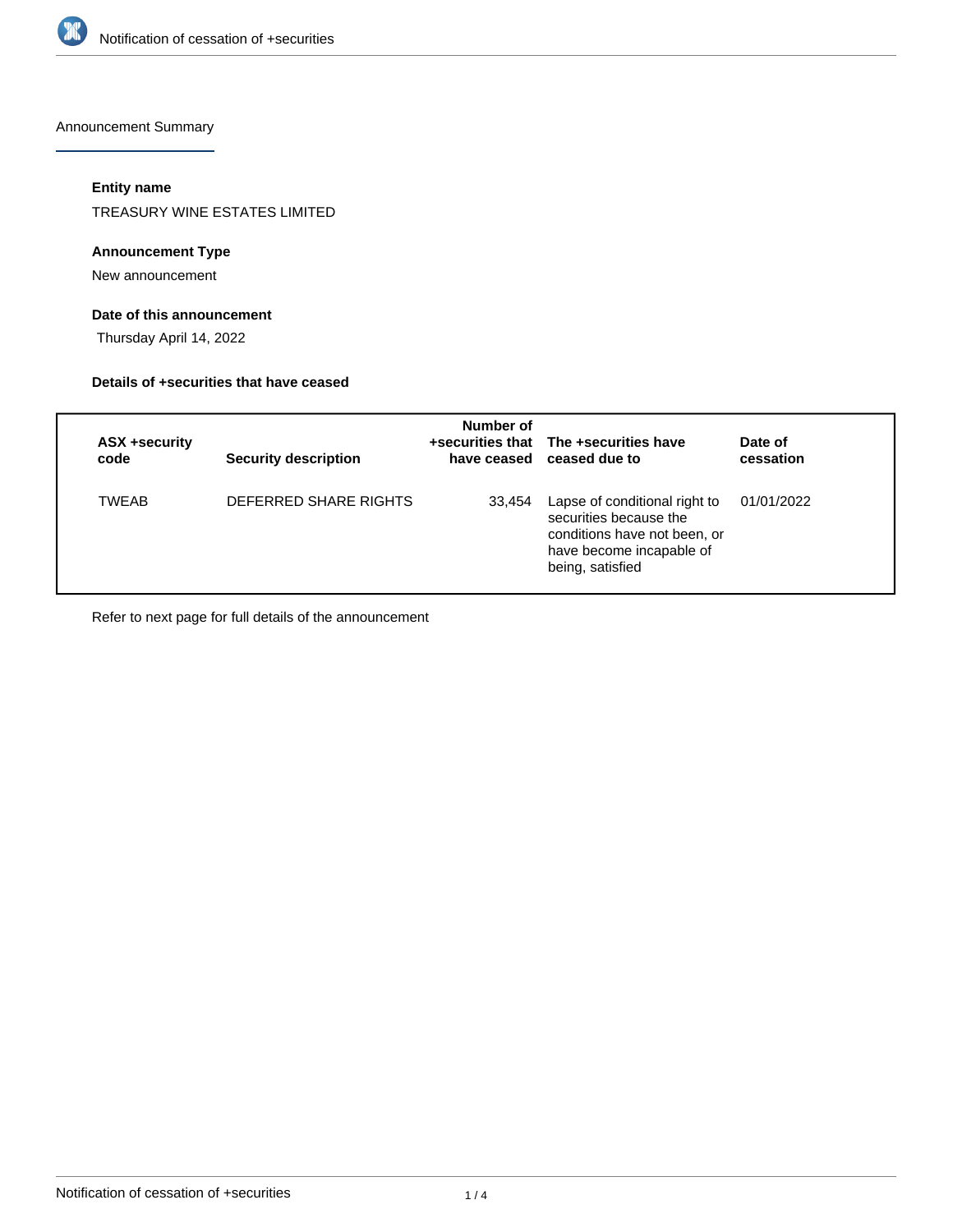

Part 1 - Announcement Details

## **1.1 Name of +Entity**

TREASURY WINE ESTATES LIMITED

We (the entity named above) provide the following information about our issued capital.

**1.2 Registered Number Type** ABN

**Registration Number** 24004373862

**1.3 ASX issuer code** TWE

**1.4 The announcement is** New announcement

# **1.5 Date of this announcement**

14/4/2022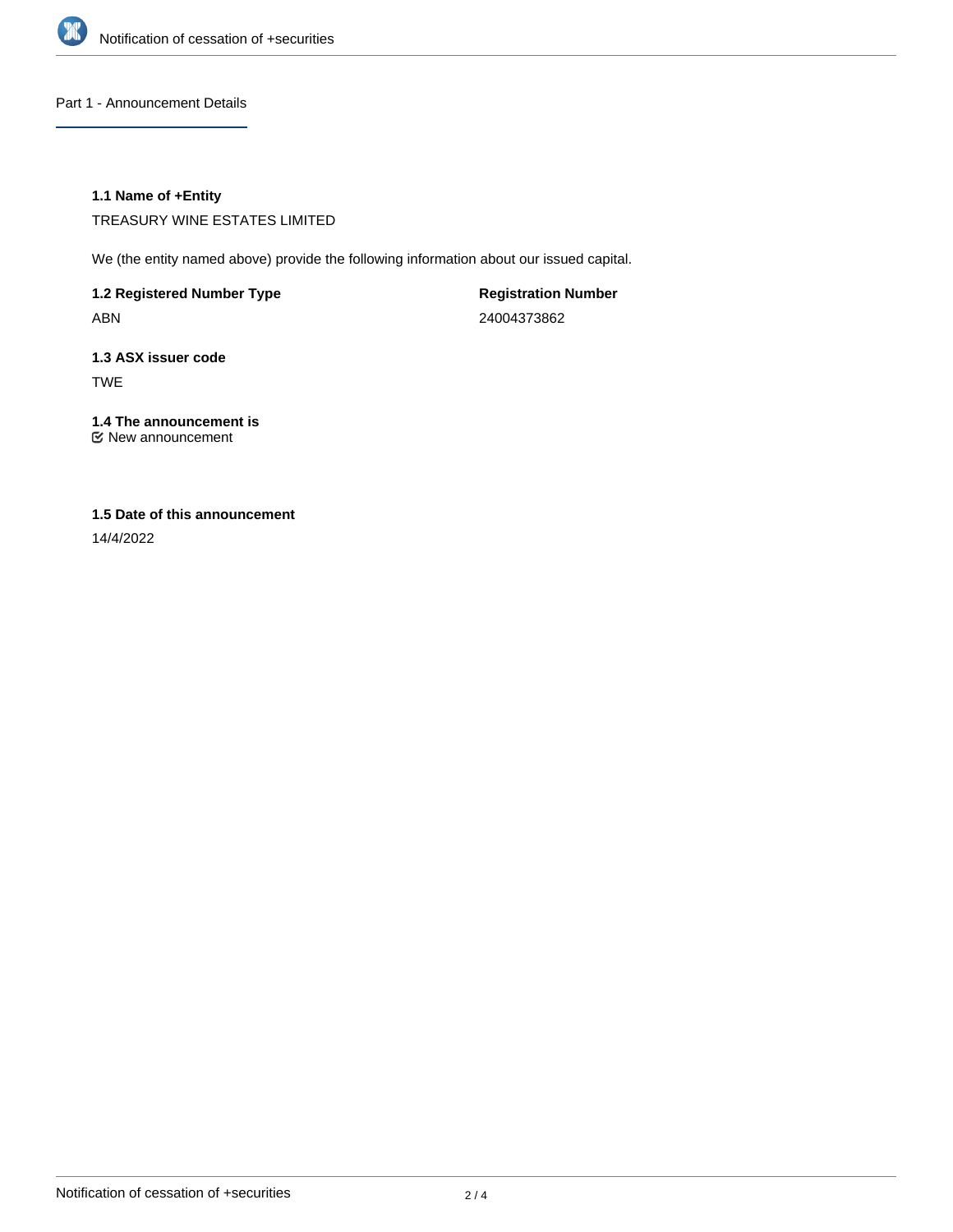

Part 2 - Details of +equity securities or +debt securities that have ceased

# **ASX +Security Code and Description**

TWEAB : DEFERRED SHARE RIGHTS

# **Unquoted +equity securities that have ceased**

**Number of securities that have ceased**

33,454

#### **Reason for cessation**

Lapse of conditional right to securities because the conditions have not been, or have become incapable of being, satisfied

|  | Date of cessation |
|--|-------------------|
|  |                   |

**Is the entity paying any consideration for the cessation?** No

1/1/2022

**Any other information the entity wishes to notify to ASX about the cessation?**